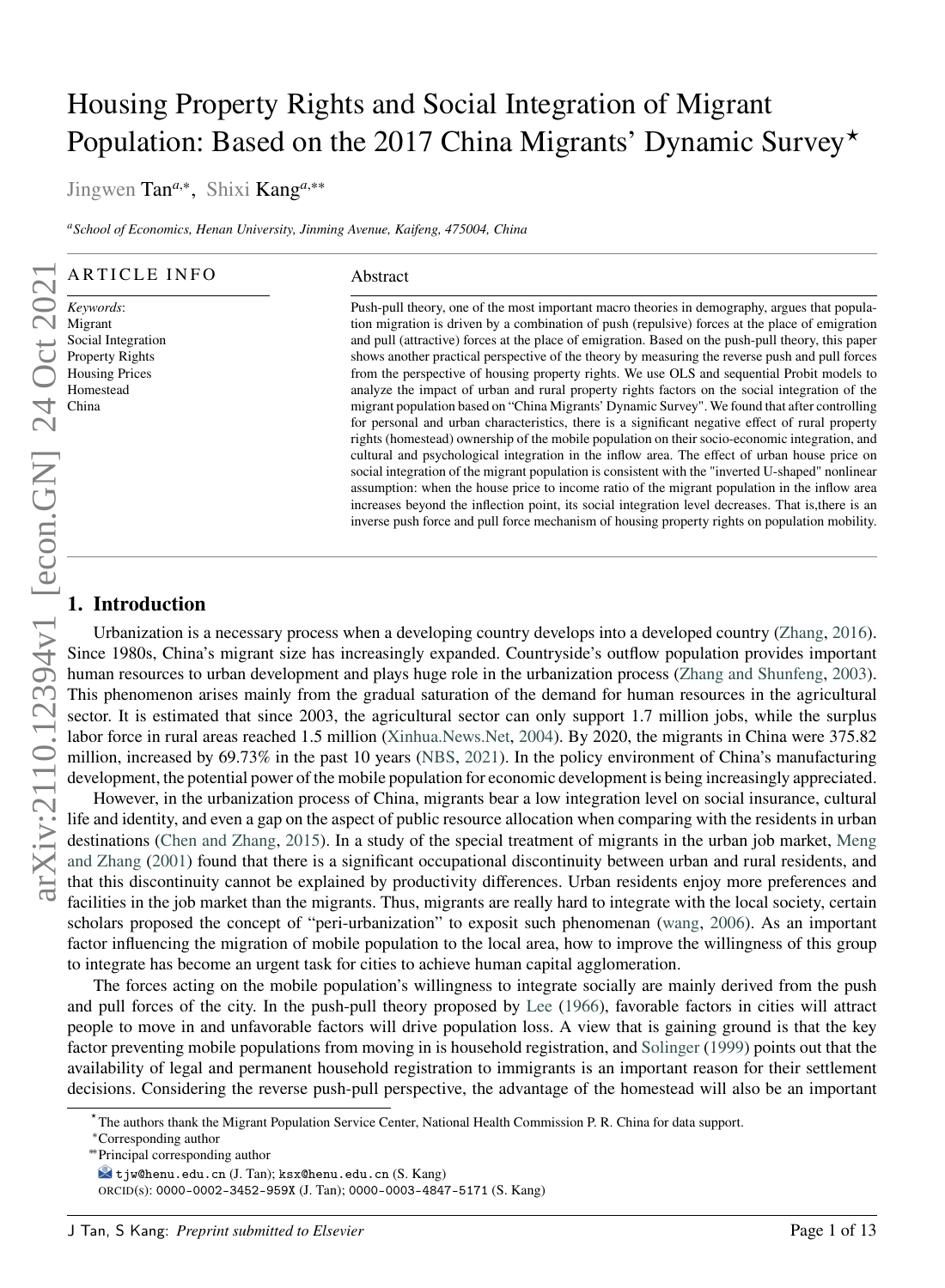#### Working Paper

driving force to pull the population back. In an empirical study on the influence of the residence base on the migration decision of the migrant population in China, [Gu et al.](#page-11-9) [\(2020\)](#page-11-9) found that the property rights of migrants in their original residence can also be one of their resistance to move to the city. Since the existence of rural hukou is an important basis for allocating residential bases to migrants, once they move to the city, this group will inevitably suffer great losses because they can no longer own the property rights of their original residence. Therefore, the hindrance of moving into the household registration and the ownership of property rights in the place of outflow together constitute the push force that affects the willingness of social integration of the mobile population.

In this study, we followed the theory to explore the flow pattern of urban and rural migrants in China. By following the pull and push theory and adopting the dynamic monitoring data on China's migrants in 2017, this paper explores the influence of the factors of urban and rural home ownership on migrants' subjective social integration intentions.The rest of the paper is organized as follows: Section 2 is a literature review; Section 3 is the study design; Section 4 is the data and variables presentation; Section 5 is the empirical process and analysis; and Section 6 concludes and makes recommendations.

# **2. Research background**

(1) Traditional measurement method of social integration indicator.

The concept of social integration is the core of understanding the difference in the different groups in the contemporary society, especially the social community at the marginal status [\(Wang and Fan,](#page-11-10) [2012\)](#page-11-10). Certain scholars proposed that the individual difference of migrants had impact on their social integration level. [Zhang and Meng](#page-11-11) [\(2007\)](#page-11-11) studied the gap in the income between migrants and urban populations based on the dynamistic perspective, and conducted the empirical study on the income assimilation of migrants in cities from the perspective of labor market. The study of [Wang and Fan](#page-11-10) [\(2012\)](#page-11-10) showed that the migrant who was the self-employed individual capable of speaking local dialect and rich could integrate with local urban society better. Some studies focused on the influences of city characteristics and rural land on social integration. For instance, [Massey](#page-11-12) [\(1990\)](#page-11-12) considered that the factor, namely the city characteristics of migrants' urban destination were important to population migration, Besides, there are other factors such as city characteristics, rural land and policy etc.

Among the studies on the social integration of China's migrants, [Tian et al.](#page-11-13) [\(2019\)](#page-11-13) also reckoned that the specific city factor could affect the status of urban destination. [Zheng et al.](#page-11-14) [\(2020\)](#page-11-14) studied and discovered that the migrants lived in the economically affordable housing showed higher social integration level than those migrants lived in other types of housing. [Tyner and Ren](#page-11-15) [\(2016\)](#page-11-15) studied and discovered that the social integration level of migrants was related to the land ownership to some extent. [Zhang et al.](#page-11-16) [\(2020\)](#page-11-16) discovered that the land-lost families migrated from countryside to cities did not integrate with local urban society better, but land acquisition improved their life quality and social welfare. Presently, most of studies focus on the influence of single city, town or countryside on the social integration level of migrant, but few on the measurement in both directions of countryside and cities.

Determining one uniform and effective social integration measurement dimension and indicator system is playing vital role in the process of studying migrants' integration [\(Entzinger and Biezeveld,](#page-11-17) [2003\)](#page-11-17). According to the classical theory of social integration measurement dimension, [Park](#page-11-18) [\(1928\)](#page-11-18) defined the social integration as the interpenetration and assimilation of single-dimension individual or groups between cultures. [Gordon](#page-11-19) [\(1964\)](#page-11-19) established the "two dimensions" model of social integration theory against two aspects, namely cultural fusion and structural assimilation. [Entzinger and Biezeveld](#page-11-17) [\(2003\)](#page-11-17) based on the subjective and objective social integration intentions of individual, put forward to a rather comprehensive measurement dimension from various aspects such as society, economy, culture, law and politics. [Basu](#page-11-20) [\(2013\)](#page-11-20) elaborated innovatively the importance of identity for social integration on its basis.

All literatures aforesaid considered the cultural fusion as the important integral part of social integration. Cultural fusion is always a key consideration whichever a dimension is adopted to measure social integration degree. However such thought faces with certain limitations in the concrete practice. For example, the concept of cultural fusion is not clear. Some studies brought the sense of belonging and identity of migrants to urban destinations into the scope of cultural fusion, and some mingled them with psychological fusion, so the boundaries of cultural fusion and psychological fusion are rather fuzzy. For another example, the progressive relationship of indicators such as economic amalgamation, social integration and cultural fusion is stressed, but the possible interactions among various factors are neglected. [Basu](#page-11-20) [\(2013\)](#page-11-20) Reckoned that identity could effectively improve the performance of laborer on the labor market and further promote economic amalgamation. However economic amalgamation may also generate the counteraction to the group identification sense of migrants.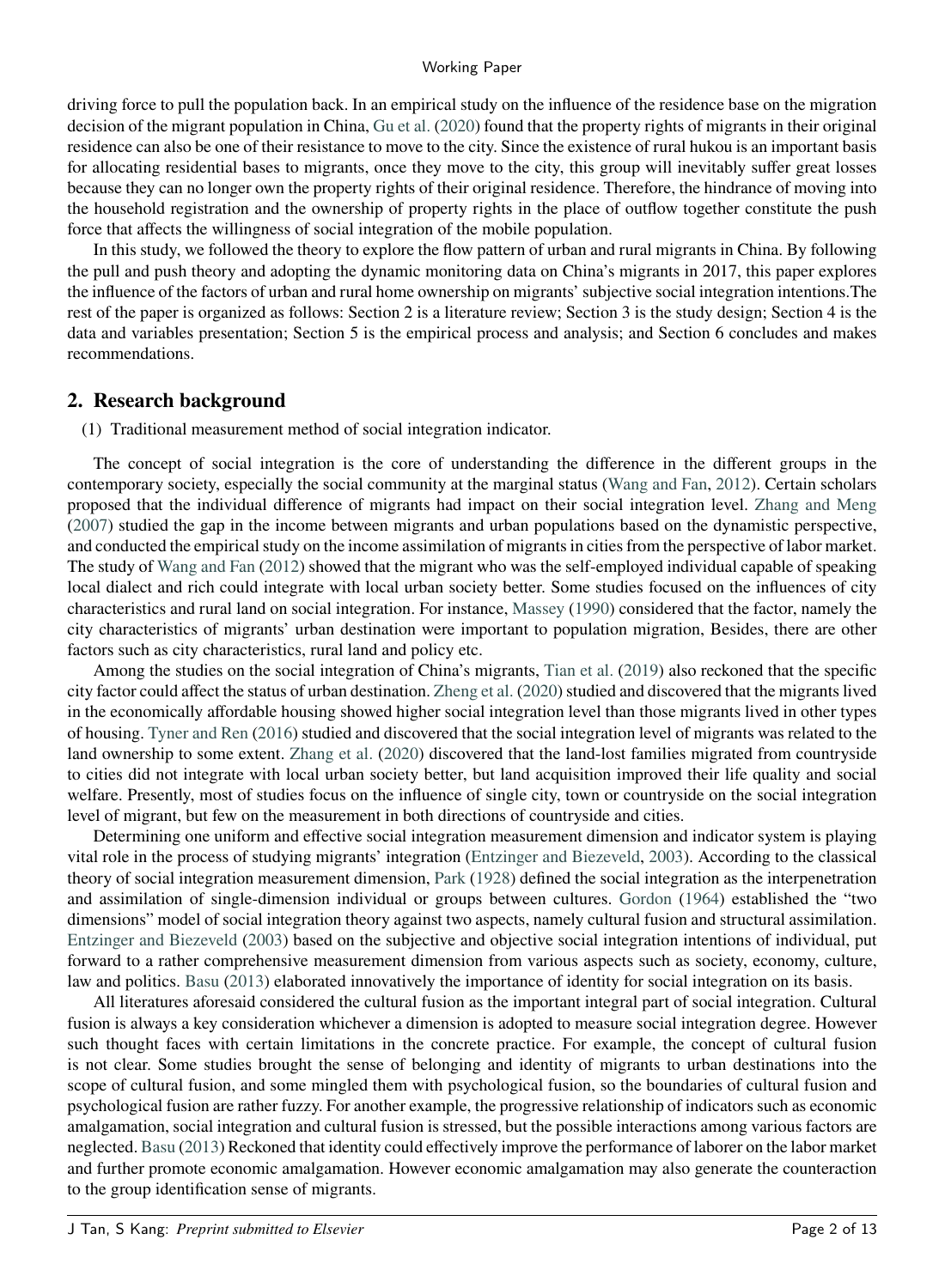#### Working Paper

According to the studies aforesaid, economy, culture, politics and identity constitute the major indicator system of social integration. Currently, most of studies on the influencing factors of social integration willingness focus on the analysis on social capital, social discrimination, human capital and labor market [\(Ren and Wu,](#page-11-21) [2006\)](#page-11-21). As the theories related to social integration willingness is kept increasing and the statistical data are diversifying, there are huge spaces to develop the traditional measurement standards and indicator systems.

This paper constitutes the following measurement indicator systems on the premise of clarifying every indicator concept:

Socio-economic amalgamation indicator:

Is the migrant willing to settle in the local area when meeting the local settlement conditions (econ\_1)?

Is the migrant willing to reside locally to work and live for a while (econ\_2)?

Cultural and psychological fusion indicator:

Does the migrant treat himself/herself as a native (psyc\_1)?

Is the migrant more willing to work or handle affairs by referring to local living habits (psyc\_2)?

(2) Analysis on subjective social integration willingness based on the pull and push theory.

The pull and push theory is the important theory in the category of population migration[.Lee](#page-11-7) [\(1966\)](#page-11-7) as proposed, the factor benefiting population inflow in the outflow area is the pulling force, but the factor unfavoring to the outflow area is the pushing force. According to the neoclassical economics, the possibility of migration is arose from the one that migration benefit is higher than migration cost [\(Bogue,](#page-11-22) [1969\)](#page-11-22). According to existing literatures, city's pulling force and countryside's pushing force will have positive impact on the subjective social integration willingness of migrants[.McGranahan and Beale](#page-11-23) [\(2002\)](#page-11-23) studied and found that the incidence of poverty in much countryside in USA started increasing and populations reduced almost one fourth due to single industrial structure and imperfect infrastructure construction. [Cromartie](#page-11-24) [\(2001\)](#page-11-24) upon the current CPS (Current Population Survey), found that 1.90 million populations migrated to big cities from the non-city areas in one year till March 2000. According to the theory of territorial divisions of labour [\(Lipietz,](#page-11-25) [1977;](#page-11-25) [Massey,](#page-11-26) [1995;](#page-11-26) [Scott et al.,](#page-11-27) [1988\)](#page-11-27), city is the place for assembling various industries in space, it provides another integration to the one that city pulls population inflow and improves their integration willingness.

However city's counter pushing force and countryside's counter pulling force measure the subjective social integration willingness of migrants from a reverse angle. Whilst migrants move to cities in a large scale, some labor forces may flow back on the "compensation" basis [\(van Ravenstein,](#page-11-28) [1985\)](#page-11-28), and [Labrianidis and Sykas](#page-11-29) [\(2009\)](#page-11-29)surveyed and found that the migrants in developed countries were as high as 50%. For this phenomena, [Dustmann](#page-11-30) [\(1996\)](#page-11-30) gave explanations from the aspects of comparative gain, accumulative ROI (return on investment) and personal preference.

On one hand, the counter pushing force of city blocks the population inflow. [Berry](#page-11-31) [\(2008\)](#page-11-31) found in the study of urbanization process, one major reason of urban population outflow is the higher living cost. [Wang et al.](#page-11-32) [\(2020\)](#page-11-32) thought that the worsening urban employment environment resulted from single industrial structure was the important reason why migrant population returned back. [Chan](#page-11-33) [\(2010\)](#page-11-33) studied and found that China's household registration system under the dualistic system limited migrant population to enjoy the rights of public services and taking part in politics, it explained the reason why there was urban population outflow from the level of institutional system.

On the other hand, the counter pulling force in countryside reduces the willingness of migrant population for integrating with cities. [DaVanzo](#page-11-34) [\(1983\)](#page-11-34) by introducing the concept of "location specific capital", proposed the viewpoint that the more human capital accumulated by migrants in a certain area is, the larger possibility that migrants return to the area is. Undoubtedly, the existence of rural housing and land, being the important representatives of capital accumulation, weakens the willingness of migrant population for actively integrating with cities [Hu et al.](#page-11-35) [\(2011\)](#page-11-35). There is another explanation derived from the Target Income Theory [Piore](#page-11-36) [\(1979\)](#page-11-36), namely the improvement of economic condition can shorten the dwell time of migrant population in the urban destinations. Its reason is the one that the migration between countryside and city is essentially a family strategy accelerating capital accumulation, its purpose is to create conditions for acquiring better development opportunities after migrants return back [\(Vadean and Piracha,](#page-11-37) [2009a;](#page-11-37) [Constant and Massey,](#page-11-38) [2002\)](#page-11-38). In the retirement model of [Henderson and Wang](#page-11-39) [\(2005\)](#page-11-39), people are usually inclined to return to countryside after completing necessary capital accumulation in cities, and the phenomena that migrants prefer to consume in their original places [\(Hill,](#page-11-40) [1987;](#page-11-40) [Djajić and Milbourne,](#page-12-0) [1988\)](#page-12-0) become the rural counter pulling force of migrants for returning back.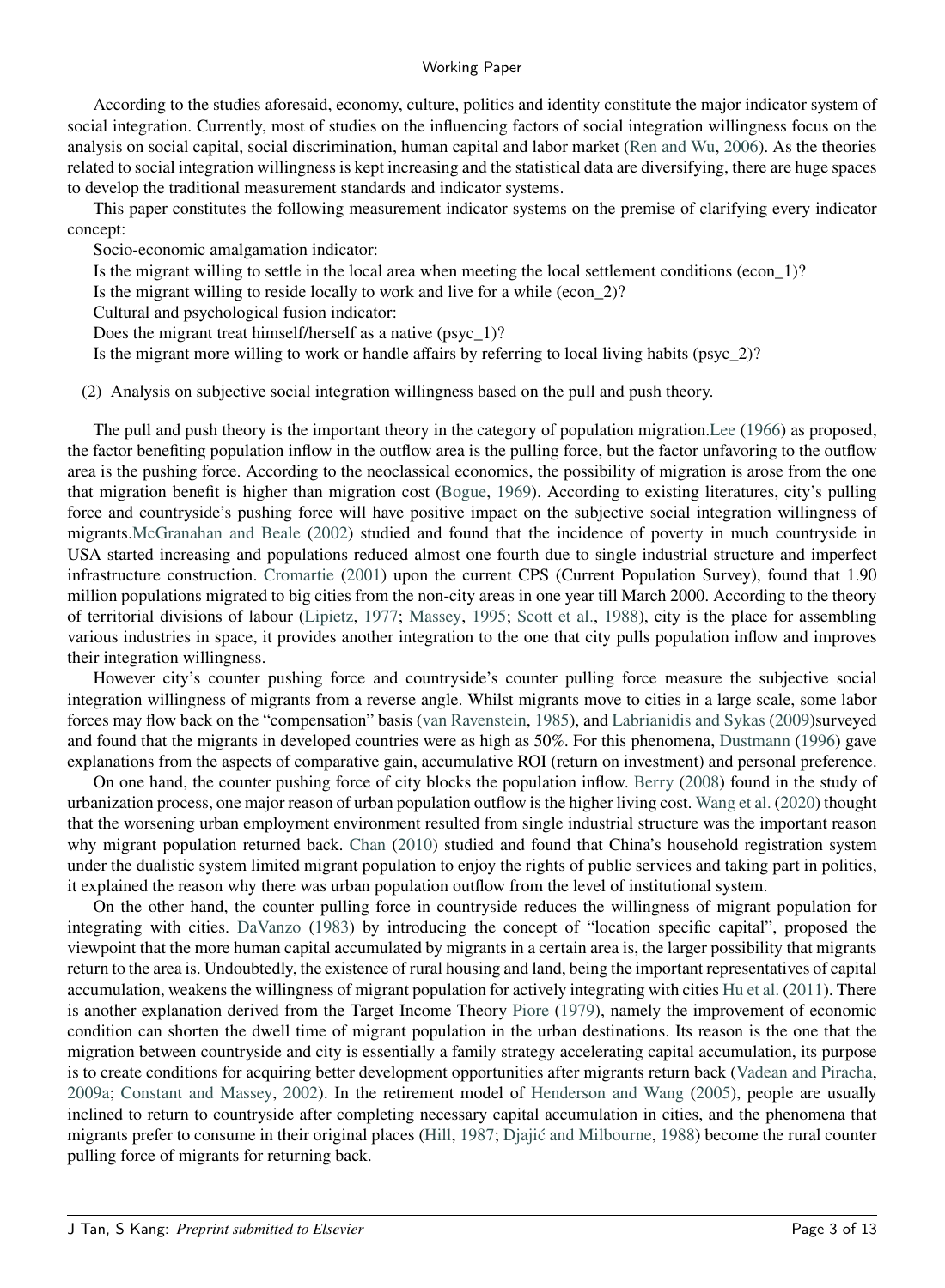#### Working Paper

Presently, most of studies on the push and pull theory in the academic circle are concentrated on the mobility of rural labor forces, and few of them focus on the analysis of counter pulling and pushing force. In this paper, we focus on measuring the impact of counter pulling and pushing force on the social integration of migrant population.

## **3. Research design**

(1) Counter pulling force measurement of rural ownership right on migrant population.

China has a unique population management system. The household registration system(hukou) is a householdbased population management system implemented for its own citizens settled in mainland China, which divides household attributes into agricultural and non-agricultural households based on geographic and family member relationships, indicating the legitimacy of natural persons living locally. This dualistic urban-rural household registration system inhibits the free movement of urban and rural populations and is discriminatory in terms of social welfare.

Homestead are land occupied by Chinese rural families as residential bases, and the property rights belong to rural collectives. Rural hukou holders lose their inheritance rights to the homestead if they move their hukou to the city, i.e., the residential land becomes an asset of the village collective. In this paper, the research hypothesis considers that the ownership of residential land of mobile population affects their willingness to integrate locally.

Contracted land refers to the right of members of rural collective economic organizations to contract rural land issued by the collective economic organizations according to law, and the contractors enjoy the right to use, gain and transfer the contracted land management rights according to law, which is a kind of economic rights and interests. The nature of property rights of contracted land is similar to that of residential bases, which is owned by rural collectives. In this paper, we use contracted land as a proxy variable for homestead base in the robustness test section for regression.

In this paper, the explained variable, i.e.: the social integration indicator of migrant population is the non-continuity variable, the availably optional model includes ordered Probit model, multi-class Logistic model etc. In the linear fitting process, the Least Square Method, compared with the estimation methods such as likelihood estimation etc., has less hypothesis, so the estimated parameter fitting results on the statistical sense is more robust. According to the study of [Nunn and Wantchekon](#page-12-1) [\(2011\)](#page-12-1), when the explained variable is a dummy variable or an ordinal variable, the OLS regression method can still be used. In this paper, we adopted the Linear Probability Model (LPM) as the major regression model, and the ordered Probit model to conduct the robustness test. The basic expression of LPM model is:

#### **Theorem 1.**

$$
S_i^k = \alpha + \beta \ln L_i + X_i' \gamma + \varepsilon_i, \varepsilon_i \sim N\left(0, \sigma^2\right)
$$
 (1)

Where:  $S_i^k$  is the Kth type of subjective social integration willingness of the sample i,  $L_i$  is the area or contracted land and house site owned by rural resident  $i$ ,  $X_i$  is the control variables.

The basic expression of Probit model is:

#### **Theorem 2.**

$$
\Pr(S_{ij} = 1 | hi, X) = F(hi, \beta_1) = \frac{\exp(\beta_0 + \beta_1 hi_{ij} + \beta X + \varepsilon_{ij,t})}{1 + \exp(\beta_0 + \beta_1 hi_{ij} + \beta X + \varepsilon_{ij,t})}
$$
(2)

Where:  $S_{ij}$  is the intention of social integration of the mobile population, a binary variable.  $Pr(S_{ij} = 1hi, X)$  is the probability that the mobile population has the intention of social integration in the inflow city. F is the cumulative distribution function of the standard normal.  $h_i$  is the home base indicator, X is other control variables, and  $\varepsilon_{ij,t}$  is a random disturbance term.

(2) Counter pulling force measurement of urban ownership right on migrant population.

The willingness of the mobile population to integrate in the inflow area also depends on the difficulty of acquiring urban housing property rights. Even if the migrant population is not affected by the ownership of rural residential property rights, high urban housing prices are an obstacle to their long-term living in the inflow area. In this section, we studied the housing price / the disposable personal income 2017, i.e.: the core explanatory variable. The basic expression of LPM model is: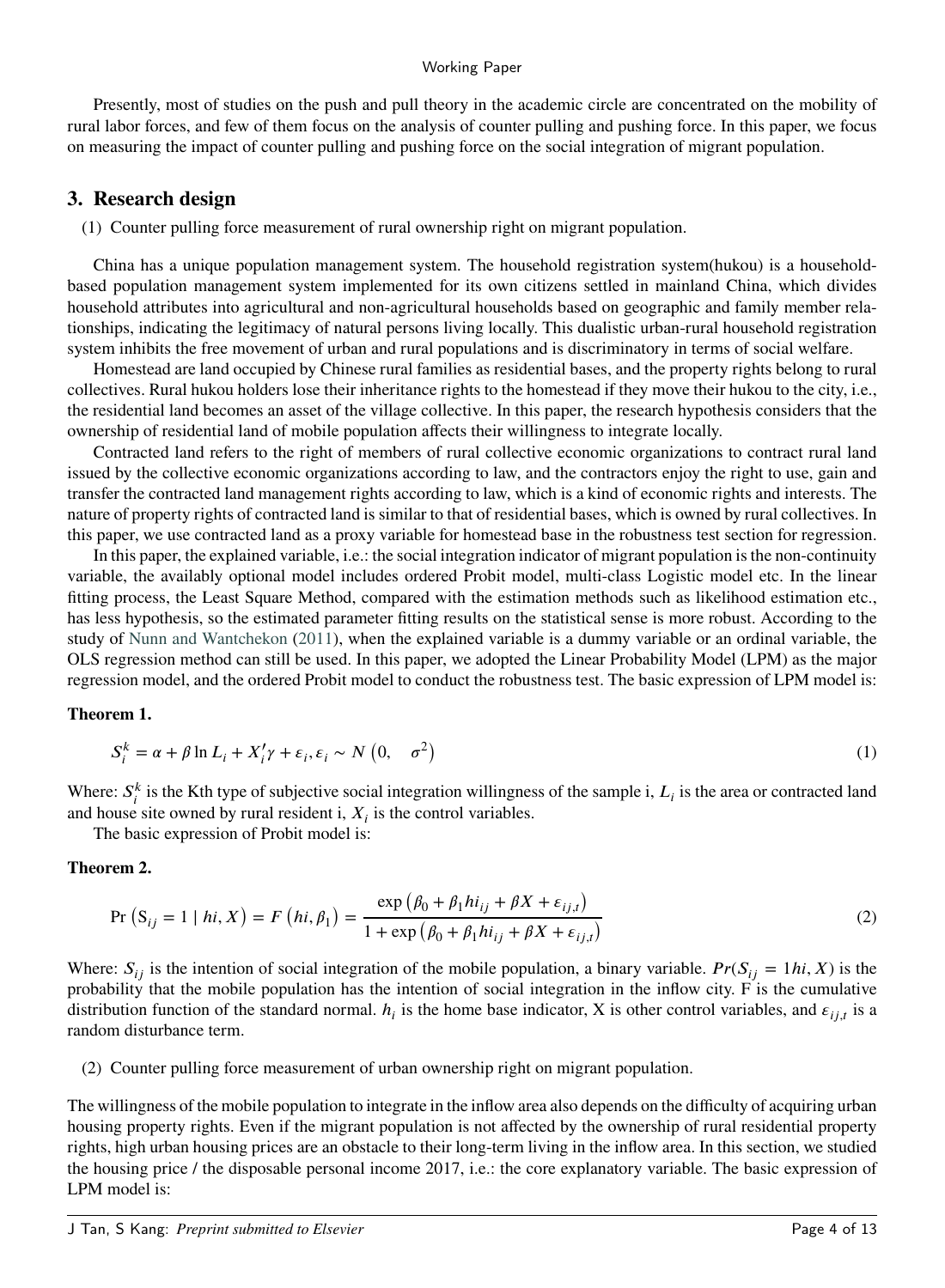## **Theorem 3.**

$$
S_i^k = \alpha + \beta H_t + X_i' \gamma + \varepsilon_i, \varepsilon_i \sim N\left(0, \sigma^2\right)
$$
\n<sup>(3)</sup>

Where: S is the kth type of subjective social integration willingness of the sample i, Ht is the ratio of housing price and income in the sample city, X'i is the control variable. Simultaneously, the quadratic-term estimate result of housing price income ratio was added in this section, we thereby analyzed the break point of the impact of the change in housing price income ratio on the subjective integration willingness of migrant population.

## (3) Bias error of sample selection: Propensity Score Matching.

Despite the wide coverage and large sample size of the CMDS database used in this paper, and the inclusion of individual control variables in the model, there is still a certain problem of sample selection bias in the ownership of homesteads and contracted land by the mobile population - the mobile behavior from the rural population may itself be related to the ownership of production and means of livelihood, i.e., the endogenous problem of "self-selection". The Propensity Score Matching is the preferred method for the robustness test, it can effectively relieve the problem.

In this paper, we adopted the 1:2 nearest neighbor matching method to analyze, the radius matching and the kernel matching to conduct the robustness test.

## (4) Bidirectional causality: Instrumental variable.

The core explanatory variable of the measurement on the impact of urban ownership on migrant's subjective integration willingness is the housing price income ratio. The housing price is a highly endogenous variable and is inclined to be affected by multiple factors. When the social integration degree measurement indicator of migrant in a certain area is higher, the potential demand may possibly push up housing price, so the bidirectional causality endogenesis problem may generate in the predication and which may affect the unbiasedness of estimation. In the process of treating bidirectional causality problem, the instrumental variable is a widely applied method.

Common instrumental variables in empirical studies targeting house prices include land development area, the product of long-term interest rate and land supply elasticity, and land sales price [\(Peng and Du,](#page-12-2) [2016;](#page-12-2) [Zhang et al.,](#page-12-3) [2018;](#page-12-3) [Chaney et al.,](#page-12-4) [2012;](#page-12-4) [Waxman et al.,](#page-12-5) [2020\)](#page-12-5). In this paper, we choose lagged land price as the instrumental variable of house price. Land sales price directly affects house prices, which is consistent with the hypothesis of correlation of instrumental variables; meanwhile, mobile population does not consider land sales price in the process of integration in the inflow, which is consistent with the hypothesis of exogeneity of instrumental variables.

In our empirical study, 5% Wald Test on the nominal significance level of instrumental variable, in principle, can refuse the hypothesis of weak instrumental variable. In order to guarantee the reliability of conclusions, we simultaneously selected the maximum likelihood method of limited information that is more accurate for predicating weak instrumental variable to make regression. Besides, if the disturbing term has heteroscedasticity or self-correlation, GMM (Generalized method of moments) is more effective relative to 2SLS. In order to prevent the potential disturbing term from affecting the estimated unbiasedness, GMM was added to conduct the robustness test.

It is worth adding that we do not believe that there is a causal problem with the mechanism of action of the first part of the study(homestead on the social integration of the mobile population). The mobile population's willingness to integrate in the inflowing place does not affect all the cases of their home bases and contracted land. Only when mobile people give up their rural hukou and transfer to urban hukou, their home base ownership changes, and the sample selected for this paper is a mobile group that has not acquired a household registration in the inflowing place.

# **4. Date introduction and descriptive statistics**

## (1) Data introduction.

In our study, the dynamic monitoring survey data of the National Health Commission of the People's Republic of China on migrant populations 2017 were selected to conduct the empirical analysis. The survey covered 31 provinces (municipalities, autonomous regions) of China, where those migrants who stayed in the local area for one or more months were selected to conduct the dynamic monitoring and survey. The average age of samples under survey was 15 59 years old, it adopted the hierarchical, multi-stage and large-scale PPS sampling method to conduct a careful survey on Chinese migrant's development, individual characteristic, social integration and employment, the results therefrom provide data support to the study of social science in the directions of labor economics, demography, etc.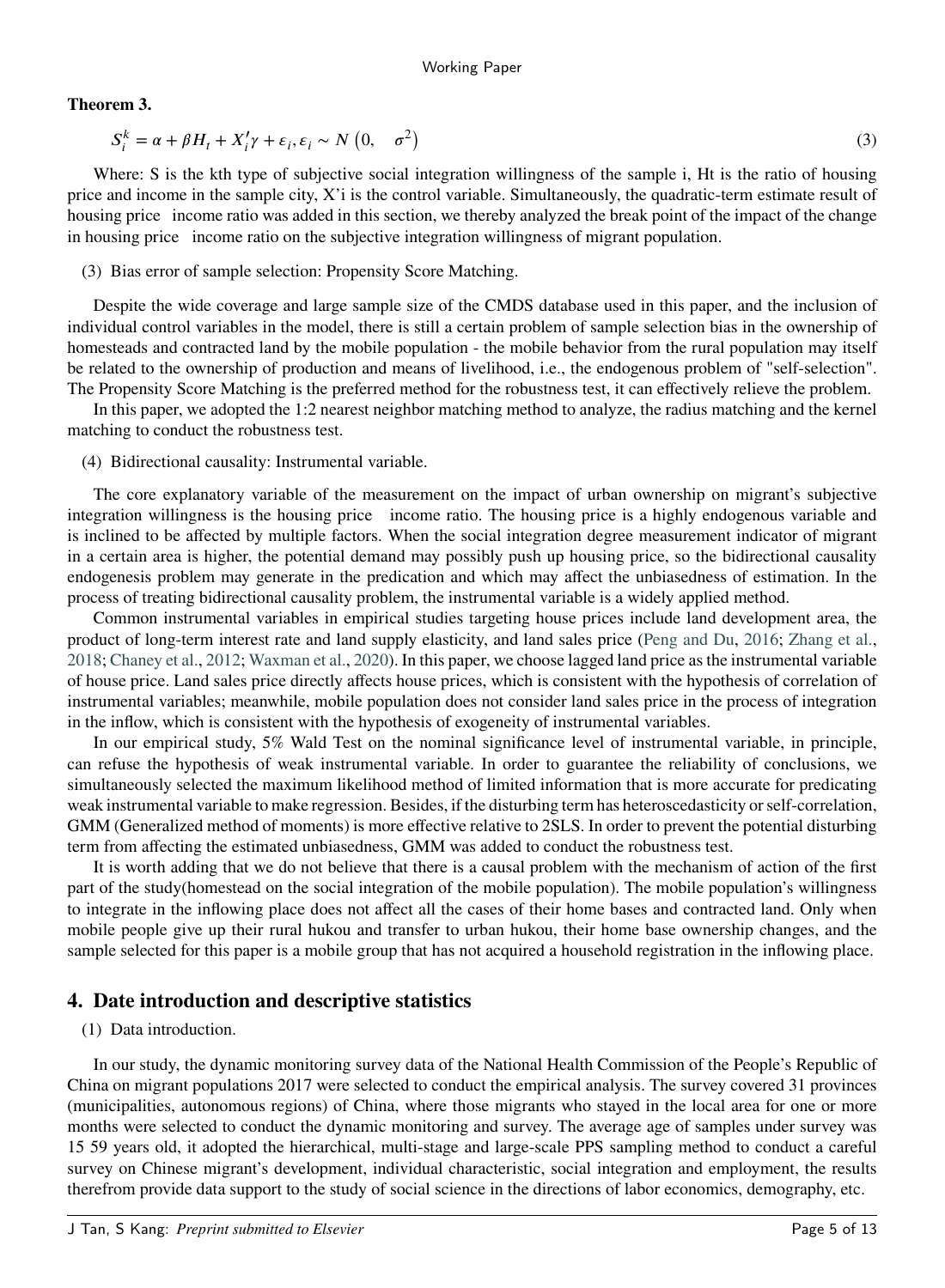| Table 1 |                              |  |
|---------|------------------------------|--|
|         | Baseline regression results. |  |

| variables | deperssion                                | N       | mean    | sd      | min      | max           |
|-----------|-------------------------------------------|---------|---------|---------|----------|---------------|
| Inzid     | logarithmic homestead area                | 153,272 | 2.241   | 2.014   | 0        | 6.908         |
| Incbd     | logarithmic contracted land area          | 153,272 | 2.993   | 3.379   | 0        | 13.05         |
| hosin     | house price to income ratio               | 153,115 | 0.249   | 0.127   | 0.0861   | 0.906         |
| econ 1    | willingness to obtain hukou               | 153,272 | 0.394   | 0.489   | 0        |               |
| econ 2    | willingness to stay and live in the area  | 153,272 | 0.831   | 0.374   | 0        |               |
| pscy 1    | consider yourself a local                 | 153,272 | 0.751   | 0.433   | 0        |               |
| pscy 2    | follow the local habits                   | 153,272 | 0.444   | 0.497   | $\Omega$ |               |
| teacher   | number of teachers per 1,000 people       | 146,632 | 19,960  | 20,685  | 672      | 86,957        |
| book      | book collection per capita                | 146,712 | 103.4   | 173.0   | 0.100    | 777.3         |
| doctor    | number of physicians per 1,000 people     | 141,473 | 20,792  | 23,289  | 469      | 94,417        |
| pgdp      | GDP per capita                            | 141,073 | 101,701 | 154,625 | 17,890   | $6.422e + 06$ |
| tgdp      | proportion of tertiary industry employees | 145,633 | 57.17   | 11.20   | 27.71    | 80.56         |
| gende     | gender                                    | 153,272 | 0.514   | 0.500   | 0        |               |
| scope     | scope of mobility                         | 153,272 | 2.305   | 0.756   |          | 3             |
| edu       | education years                           | 153,272 | 10.21   | 3.386   | 0        | 19            |
| married   | marital status                            | 153,272 | 0.813   | 0.390   | 0        |               |

(2) Variable and descriptive statistics.

For the explained variable concerned by the paper, namely the social integration indicator, we followed the indicator system proposed by [Entzinger and Biezeveld](#page-11-17) [\(2003\)](#page-11-17)and [Basu](#page-11-20) [\(2013\)](#page-11-20) and selected the economic amalgamation, cultural and psychological fusion as the measurement basis. In the CMDS questionnaire, the corresponding questions are: "if you meet the local settlement conditions, are you willing to change your residence registration to the local area?" "Are you planning to continue to stay at the local area in your future time?" "Do you agree the saying that 'I am feeling that I am a native person'" "Do you agree 'it is important to me if handling affairs by following the manners and customs of original place?'".

In this paper, we select the home base ownership of the mobile population and the house price to income ratio of the inflowing city as the proxy variables of rural "counter-push" and urban "counter-pull".

The demographic variable is usually used as the control variables in the empirical study. In the human capital theory, these factors, such as educational level, work experience etc. can help individuals to acquire better jobs, higher incomes, so they are capable of integrating with developed regions. In the relational demography theory, certain characteristic homogeny and difference of individual and group may affect the satisfaction of interpersonal interaction and the related attitude and behavior. In this paper, we referred to the theories aforesaid and selected four indicators, namely gender, education years, scope of mobility and marital status, as the control variables.

City characteristics may affect the level of social integration of the migrant population in the inflow area. In order to ensure the accuracy of estimation, a reasonable selection of city control variables is required. The city control variables selected in this paper mainly reflect economic, industrial structure and infrastructure characteristics. They mainly include the proportion of tertiary industry employees, GDP per capita, book collection per capita, number of physicians per 1,000 people, and number of elementary school teachers per 1,000 people.

# **5. Empirical process and discussion**

(1) Impact of rural ownership on migrant's integration willingness.

In the first part of empirical study, the impact of migrant's rural property rights ownership on his/her subjective willingness of integrating with local urban destination. According to the regression result as shown in Table 2, the homestead owned by migrant may generate significant impact on his/her subjective willingness of integrating with local urban destination.Specifically, the willingness to obtain a household registration in the inflow area is 2.43% lower for the mobile population with a homestead than for those without a homestead, and the willingness to stay is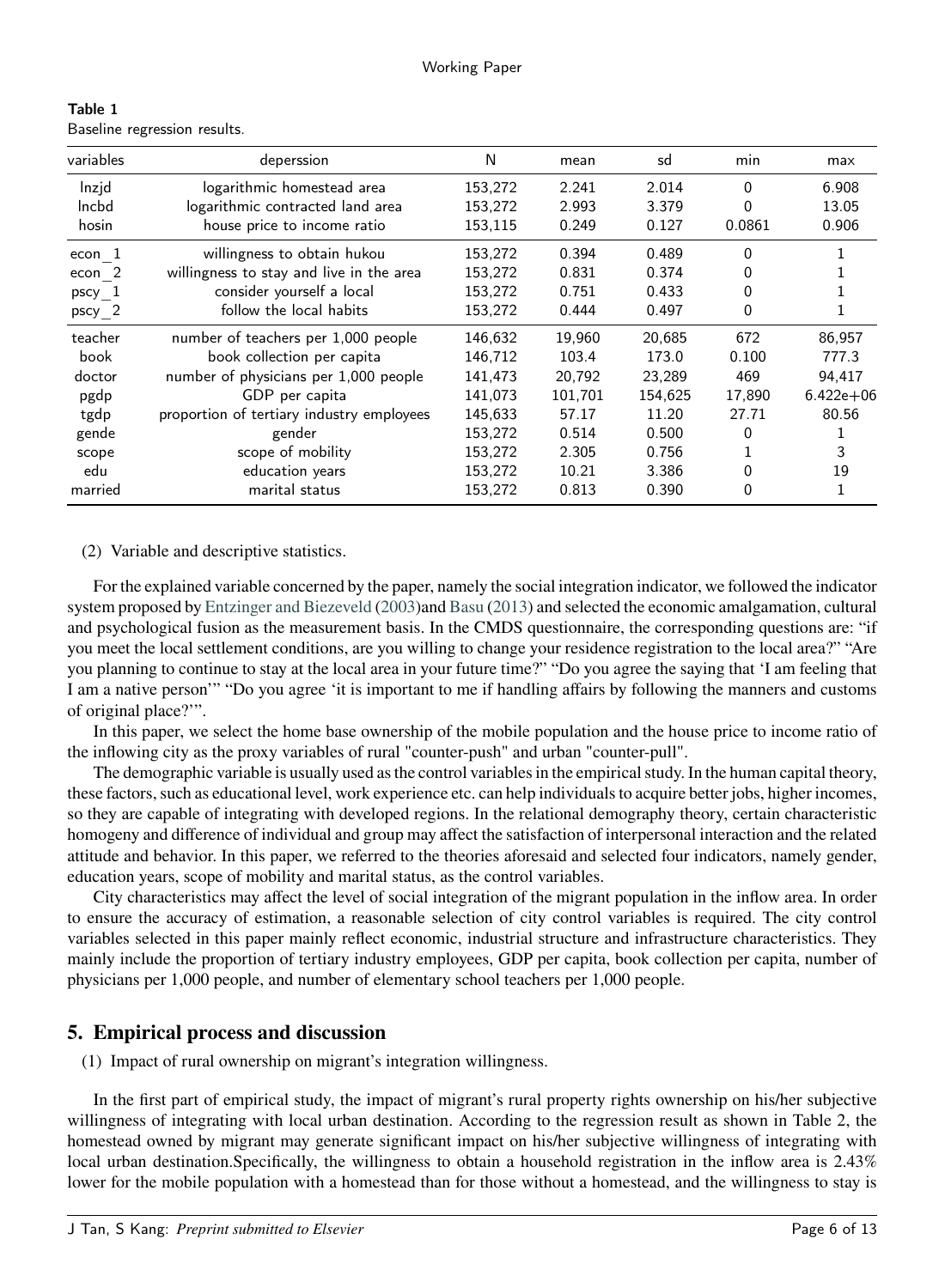| Table 2 |                              |  |
|---------|------------------------------|--|
|         | Baseline regression results. |  |

|         | (1)            | (2)            | (3)               | (4)                |
|---------|----------------|----------------|-------------------|--------------------|
|         | $econ_{-}1$    | $econ_{2}$     | $psyc_1$          | $psyc_2$           |
| Inzjd   | $-0.0243***$   | $-0.00156***$  | $-0.0152***$      | $-0.0162***$       |
|         | (0.000650)     | (0.000515)     | (0.000582)        | (0.000685)         |
| married | $0.0347***$    | 0.0896 ***     | $0.0719***$       | $-0.0369***$       |
|         | (0.00338)      | (0.00292)      | (0.00317)         | (0.00355)          |
| sex     | $-0.0102***$   | $-0.00654***$  | 0.00698***        | $-0.0275***$       |
|         | (0.00251)      | (0.00201)      | (0.00232)         | (0.00267)          |
| edu     | $0.0156***$    | $0.0108***$    | $0.00477***$      | $0.0182***$        |
|         | (0.000396)     | (0.000311)     | (0.000357)        | (0.000415)         |
| scope   | 0.00227        | $-0.0223***$   | $-0.0877***$      | $-0.00142$         |
|         | (0.00175)      | (0.00147)      | (0.00155)         | (0.00189)          |
| teacher | 0.00000333***  | 0.000000187    | $-0.00000497$ *** | $-0.000000809$ *** |
|         | (0.000000246)  | (0.000000184)  | (0.000000242)     | (0.000000252)      |
| book    | $0.000114***$  | 0.0000738 ***  | 0.0000593***      | 0.0000513 ***      |
|         | (0.0000116)    | (0.00000828)   | (0.0000122)       | (0.0000127)        |
| doctor  | 0.00000205 *** | 0.000000557*** | 0.00000154 ***    | 0.000000987***     |
|         | (0.000000159)  | (0.000000119)  | (0.000000166)     | (0.000000172)      |
| tgdp    | $0.00219***$   | 0.000142       | $0.00110***$      | $-0.000302*$       |
|         | (0.000148)     | (0.000124)     | (0.000128)        | (0.000158)         |
| pgdp    | $-6.52e-09$    | 2.17e-08***    | $-1.48e-08**$     | 2.04e-08**         |
|         | $(7.24e-09)$   | $(5.92e-09)$   | $(6.49e-09)$      | $(8.24e-09)$       |
| cons    | $0.0224**$     | $0.672***$     | $0.856***$        | $0.340***$         |
|         | (0.0103)       | (0.00854)      | (0.00897)         | (0.0110)           |
| N       | 137033         | 137033         | 137033            | 137033             |
| $R^2$   | 0.115          | 0.024          | 0.052             | 0.028              |

0.156% lower. When the mobile population has a homestead, the probability of considering themselves as residents of the inflow area will be 1.52% lower and the probability of following the living habits of the inflow area will be 1.62% lower than that of the group without a homestead.

The apparent negative correlation between mobile population ownership of the home base and the four indicators in the benchmark regression reflects an important economic issue. In the discussion of the relationship between home base ownership and social and economic integration indicators, the argument relies on the simple logic that fixed assets such as property are important for the development of people's lives, so that home purchase in the inflowing area becomes a key characteristic of the mobile population in deciding to stay\*. When the mobile population owns a home in another region, the property purchased in the inflow location loses its most important residential attribute. The majority of the mobile population's willingness to purchase housing originates from residence rather than investment\*, so once this happens, the possibility of long-term residence for the mobile population decreases as the willingness to purchase housing locally decreases. Meanwhile, in China, hukou is seen as a kind of threshold for home ownership. Based on the previous logic, the mobility population's willingness to settle down will also decrease in tandem with the willingness to purchase a home.

Moreover, this paper then explores the negative relationship between home base ownership and cultural and psychological integration indicators. This relationship still takes the willingness to purchase a home locally as an intermediate medium of action. According to the results discussed in the previous paragraph, ownership of the home base directly leads to a decrease in the willingness of the mobile population to purchase a home in the local area, which means that this segment of the mobile population prefers short-term housing of a rental nature. The emergence of this tendency will make it easier for the mobile population to congregate in similar groups as opposed to entering the residential areas of local residents. As a result, they will also have difficulty in gaining cultural and psychological identity.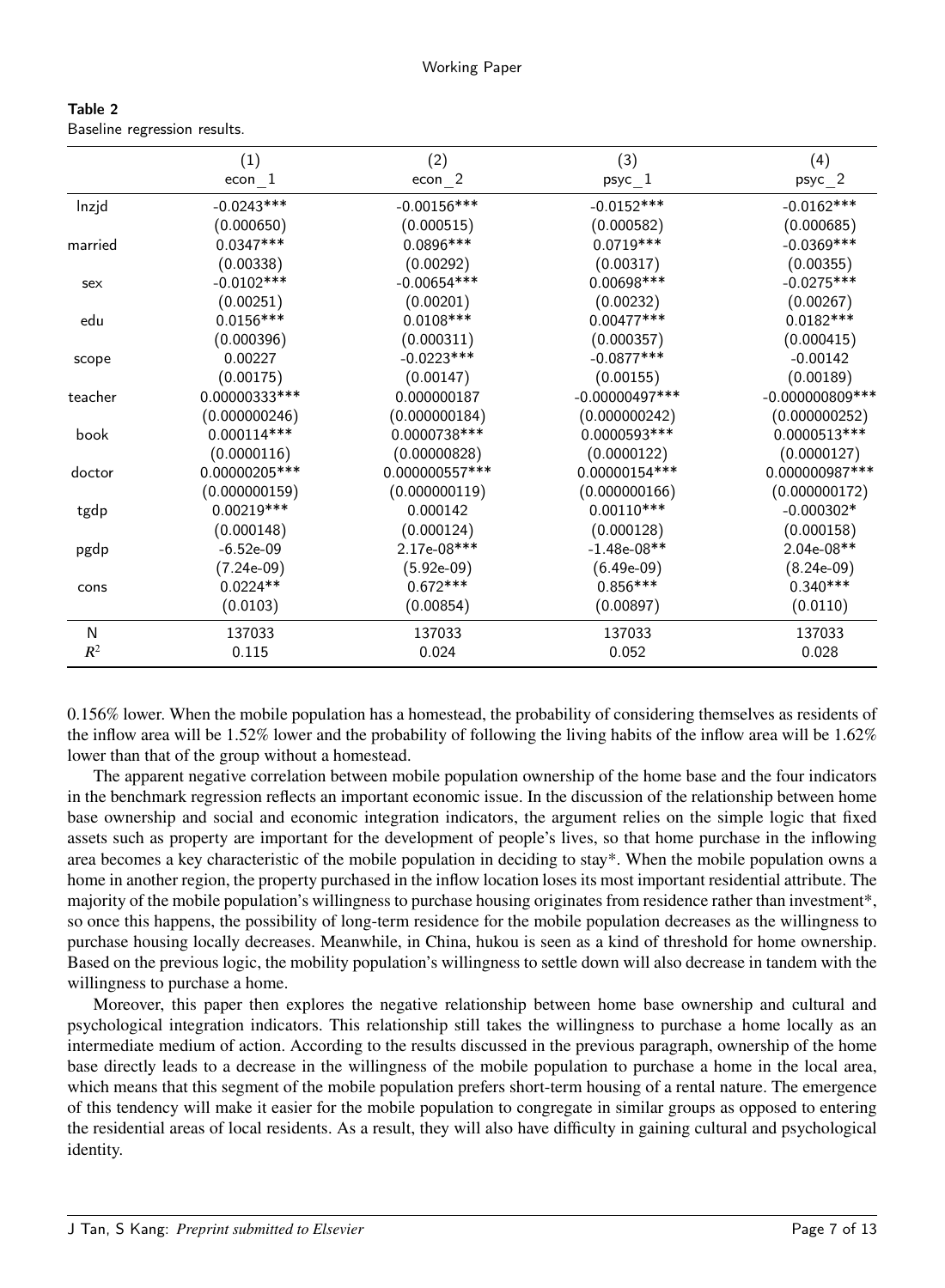| Table 3 |                           |
|---------|---------------------------|
|         | Fixed effects regression. |

|                                   | $\left(1\right)$ | (2)         | (3)            | 4            |
|-----------------------------------|------------------|-------------|----------------|--------------|
|                                   | econ 1           | econ 2      | pscy 1         | pscy 2       |
| Inzid                             | $-0.0226$ ***    | $-0.000864$ | $-0.00922$ *** | $-0.0125***$ |
|                                   | (0.000665)       | (0.000533)  | (0.000601)     | (0.000708)   |
| Control variables<br>Fixed effect |                  |             |                |              |
| N                                 | 137033           | 137033      | 137033         | 137033       |
| $R^2$                             | 0.150            | 0.045       | 0.093          | 0.055        |

## Table 4

Probit model regression.

|                                   | Probit econ 1             | 2<br>Probit econ 2         | (3)<br>Probit pscy 1       | $\left( 4 \right)$<br>Probit pscy 2 |
|-----------------------------------|---------------------------|----------------------------|----------------------------|-------------------------------------|
| Inzid                             | $-0.0683***$<br>(0.00183) | $-0.00811***$<br>(0.00210) | $-0.0502$ ***<br>(0.00192) | $-0.0417***$<br>(0.00177)           |
| Control variables<br>Fixed effect |                           |                            |                            |                                     |
| N                                 | 137033                    | 137033                     | 137033                     | 137033                              |

## Table 5

Contracted land regression results.

|                                   | 1            | $^{(2)}$     | (3)           | $\left( 4\right)$ |
|-----------------------------------|--------------|--------------|---------------|-------------------|
|                                   | OLS econ 1   | OLS econ 2   | OLS $pscy_1$  | OLS pscy 2        |
| Incbd                             | $-0.0116***$ | $0.00150***$ | $-0.00444***$ | $-0.00383$ ***    |
|                                   | (0.000389)   | (0.000313)   | (0.000356)    | (0.000413)        |
| Control variables<br>Fixed effect |              |              |               |                   |
| N                                 | 137033       | 137033       | 137033        | 137033            |
| $R^2$                             | 0.148        | 0.046        | 0.092         | 0.053             |

To make the estimation results more precise, this paper performs robustness tests by adding urban fixed effects (Table 3), Probit model (Table 4) and replacing core explanatory variables (Table 5), respectively. Controlling for urban fixed effects through dummy variables is prone to the problem of multicollinearity, which affects the significance of the results. Table 3 regression results controlling for urban fixed effects show insignificant socioeconomic integration indicators. The regression results of the probit model in Table IV are generally consistent with the economic significance of the OLS results. Table V shows changes in the coefficients of indicators of willingness to stay and work and live locally after replacing the core explanatory variable with contracted land. The economic significance of contracted land is more pronounced relative to the housing property rights represented by the homestead. The mobile population group leaving the countryside is itself insensitive to the agricultural production relationship represented by the homestead. Also, the inclusion of fixed effects has a shock to the regression coefficients. The results of the three robustness tests yield essentially the same conclusions as the baseline regression results.

(2) Robustness tests: propensity score matching.

Propensity score matching can effectively mitigate the endogeneity problem caused by sample selection bias. In this paper, we use the matched sample for analysis to estimate the effect of matched mobile population Homestead ownership on their willingness to integrate in the city after common support hypothesis testing and stationarity testing.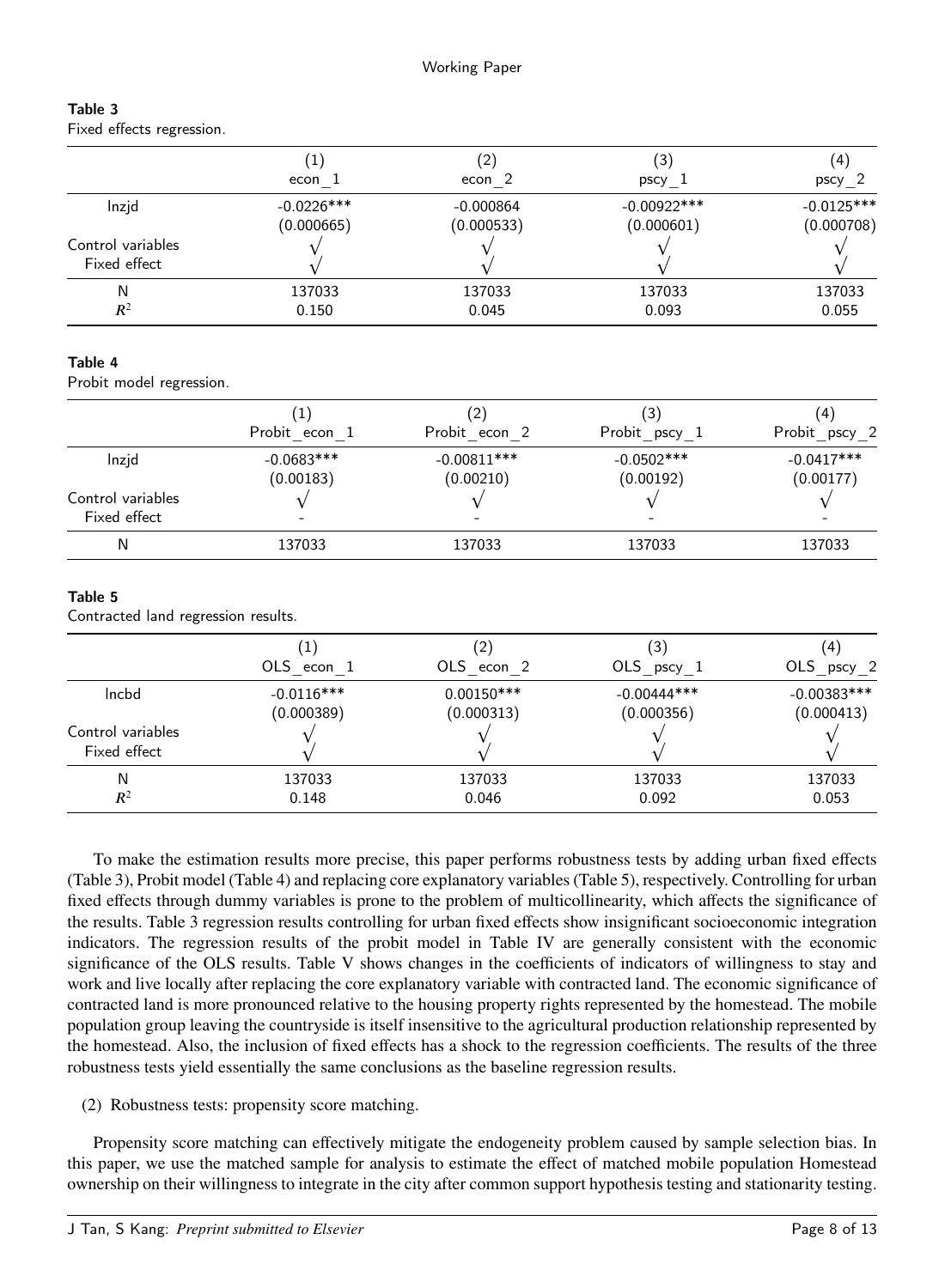|          |                        | 1: 1 Matching |          | Radius Matching |          | Kernel Matching |          |
|----------|------------------------|---------------|----------|-----------------|----------|-----------------|----------|
|          | <b>Matching Status</b> | <b>ATT</b>    |          | <b>ATT</b>      |          | <b>ATT</b>      | t        |
| econ 1   | Before matching        | $-0.139***$   | $-53.03$ | $-0.139***$     | $-53.03$ | $-0.139***$     | $-53.03$ |
|          | After matching         | $-0.073***$   | $-21.96$ | $-0.072$ ***    | $-21.34$ | $-0.073***$     | $-24.67$ |
| econ 2   | Before matching        | $-0.008***$   | $-4.02$  | $-0.008***$     | $-4.02$  | $-0.008$ ***    | $-4.02$  |
|          | After matching         | $0.008$ ***   | 3.29     | $0.007***$      | 4.43     | $0.008$ ***     | 3.78     |
| pscy 1   | Before matching        | $-0.031***$   | $-13.16$ | $-0.031***$     | $-13.16$ | $-0.031***$     | $-13.16$ |
|          | After matching         | $-0.022$ ***  | $-7.38$  | $-0.021***$     | $-8.46$  | $-0.021$ ***    | 8.33     |
| $pscy_2$ | Before matching        | $-0.070$ ***  | $-26.16$ | $-0.070$ ***    | $-26.16$ | $-0.070$ ***    | $-26.16$ |
|          | After matching         | $-0.020***$   | $-6.08$  | $-0.028$ ***    | $-6.45$  | $-0.026$ ***    | $-7.03$  |

Table 6 Propensity score matching.

# Table 7

House price regression results.

|                   | 1           | $\left( 2\right)$ | $\left(3\right)$ | (4)         |
|-------------------|-------------|-------------------|------------------|-------------|
|                   | OLS econ 1  | OLS econ 2        | OLS pscy 1       | OLS pscy 2  |
| hosin             | $-0.000737$ | 0.0000270         | $-0.000831**$    | $-0.000116$ |
|                   | (0.000568)  | (0.000195)        | (0.000359)       | (0.000309)  |
| Control variables |             |                   |                  |             |
| Ν                 | 136708      | 136708            | 136708           | 136708      |
| $R^2$             | 0.022       | 0.107             | 0.028            | 0.025       |

Table 6 shows the PSM estimation results, and the matching results are basically consistent with the OLS results while controlling for the individual characteristics of the sample. The homestead property ownership status of the mobile population in villages still has a significant negative effect on the socio-economic integration and cultural-psychological integration of the mobile population.

(3) The influence of urban property rights factors on the subjective social integration intentions of the mobile population.

Table 7 reports the estimated results of the house price to income ratio on the mobile population's willingness to integrate socially, and the overall effect is negative, i.e., the higher the house price to income ratio in a given place, the lower the mobile population's willingness to integrate socially in that area. However, it is obvious that only PSCY1 has a confidence level of 10%. As a vital lifetime investment, property plays an indispensable role for residents to carry out various development and economic activities in the future. A higher house price to income ratio means that housing This possibility will have two consequences: on the one hand, residents will be unable to integrate economically into the local area due to the higher cost of living; on the other hand, the high housing cost will also force the mobile population to choose cheaper residential areas, thus increasing the aggregation among the flow population, reducing their opportunities for contact with locals, and will further weaken their identification with the culture of the place they move in.

(4) Quadratic term estimates for urban property rights.

The impact of house price to income ratio on social integration of the mobile population was estimated above using a linear probability model, but is the impact of house price to income ratio on the measures always linear? Table 8 report the nonlinear relationship between the house price to income ratio and social integration of the mobile population. According to Table 8 we can calculate the inflection points of the house price to income ratio in the four models at 746, 561, 857, and 627, respectively. As can be seen, the primary and secondary coefficients show diametrically opposed mean negative and mean positive characteristics, respectively. In the short run, an increase in the house price to income ratio raises the survival cost of migrants and thus reduces their willingness to move in, while in the long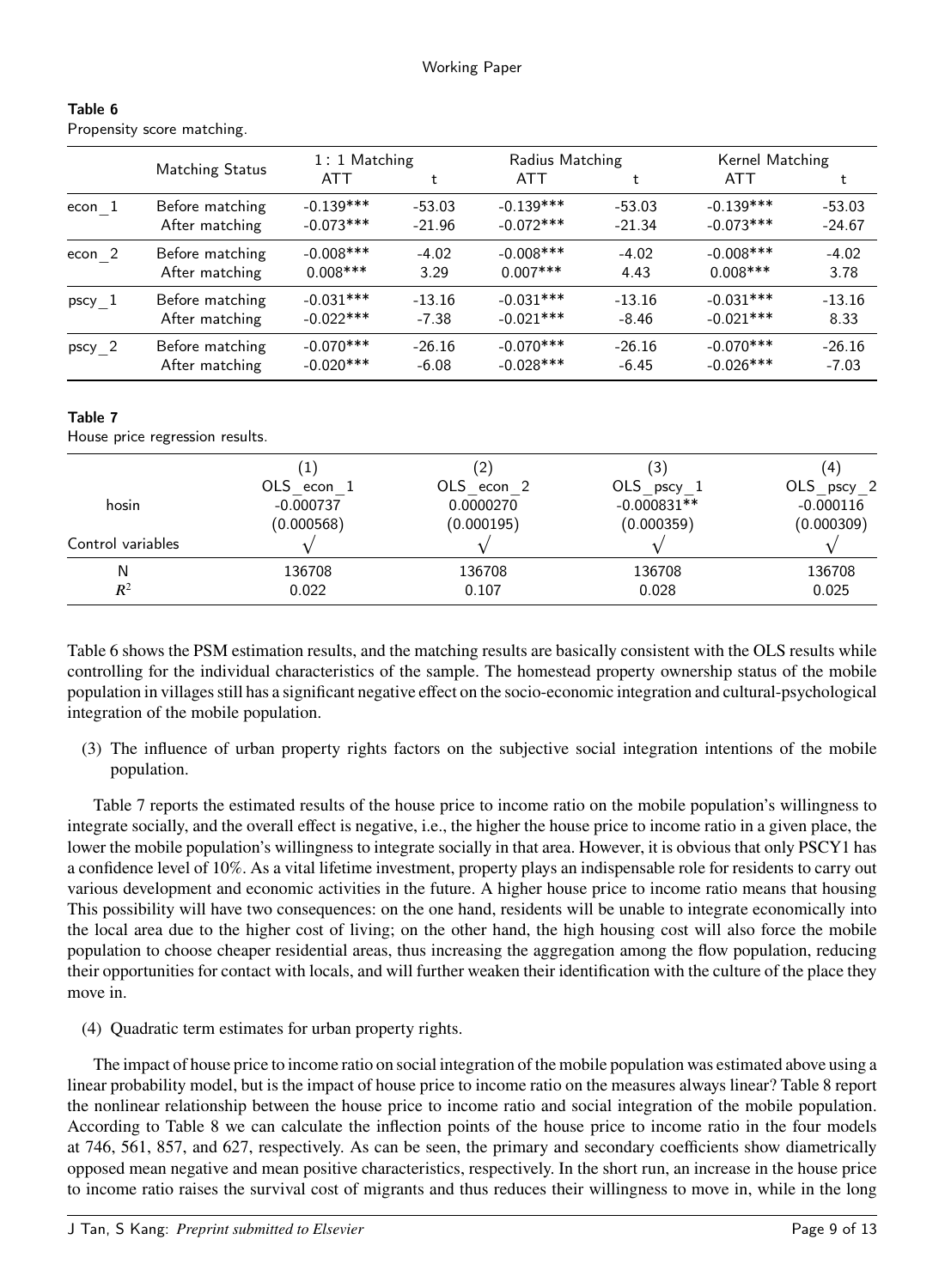|                   |                 | '2)           | $\left(3\right)$ | (4)            |
|-------------------|-----------------|---------------|------------------|----------------|
|                   | OLS econ 1      | OLS econ 2    | OLS $pscy_1$     | OLS pscy 2     |
| hosin2            | $0.00000231***$ | 0.000000553*  | 0.00000154***    | 0.00000129 *** |
|                   | (0.000000445)   | (0.000000332) | (0.000000490)    | (0.000000491)  |
| hosin             | $-0.00345***$   | $-0.000621$   | $-0.00264***$    | $-0.00162**$   |
|                   | (0.000706)      | (0.000520)    | (0.000776)       | (0.000792)     |
| Control variables |                 |               |                  |                |
| N                 | 136708          | 136708        | 136708           | 136708         |
| $R^2$             | 0.022           | 0.107         | 0.028            | 0.025          |
|                   |                 |               |                  |                |

#### Table 9

Table 8

Quadratic term estimate.

IV Quadratic term estimate.

|                   |        | (1)<br><b>OLS</b>                | (2)<br><b>TSLS</b>              | (3)<br>LIML                     | (4)<br><b>GMM</b>               |
|-------------------|--------|----------------------------------|---------------------------------|---------------------------------|---------------------------------|
| Econ1             | hosin2 | $0.00000231***$<br>(0.000000445) | 0.00000294 ***<br>(0.000000670) | 0.00000294 ***<br>(0.000000670) | 0.00000294 ***<br>(0.000000670) |
|                   | hosin  | $-0.00345***$                    | $-0.00418***$                   | $-0.00418$ ***                  | $-0.00418***$                   |
|                   |        | (0.000706)                       | (0.000799)                      | (0.000799)                      | (0.000799)                      |
|                   | $R^2$  | 0.022                            | 0.022                           | 0.022                           | 0.022                           |
| Econ <sub>2</sub> | hosin2 | 0.000000553*                     | 0.000000714                     | 0.000000714                     | 0.000000714                     |
|                   |        | (0.000000332)                    | (0.000000436)                   | (0.000000436)                   | (0.000000436)                   |
|                   | hosin  | $-0.000621$                      | $-0.000809$                     | $-0.000809$                     | $-0.000809$                     |
|                   |        | (0.000520)                       | (0.000611)                      | (0.000611)                      | (0.000611)                      |
|                   | $R^2$  | 0.107                            | 0.107                           | 0.107                           | 0.107                           |
| Pscy1             | hosin2 | 0.00000154***                    | $0.00000236***$                 | 0.00000236 ***                  | 0.00000236 ***                  |
|                   |        | (0.000000490)                    | (0.000000771)                   | (0.000000771)                   | (0.000000771)                   |
|                   | hosin  | $-0.00264***$                    | $-0.00360$ ***                  | $-0.00360$ ***                  | $-0.00360$ ***                  |
|                   |        | (0.000776)                       | (0.000909)                      | (0.000909)                      | (0.000909)                      |
|                   | $R^2$  | 0.028                            | 0.028                           | 0.028                           | 0.028                           |
| Pscy2             | hosin2 | 0.00000129 ***                   | 0.00000125*                     | 0.00000125*                     | 0.00000125*                     |
|                   |        | (0.000000491)                    | (0.000000672)                   | (0.000000672)                   | (0.000000672)                   |
|                   | hosin  | $-0.00162**$                     | $-0.00158$                      | $-0.00158$                      | $-0.00158$                      |
|                   |        | (0.000792)                       | (0.00101)                       | (0.00101)                       | (0.00101)                       |
|                   | $R^2$  | 0.025                            | 0.025                           | 0.025                           | 0.025                           |
|                   | N      | 136708                           | 136708                          | 136708                          | 136708                          |

run perspective, a high house price to income ratio implies a possible increase in expected income, which leads to a subjective perception of the mobile population that they can integrate locally at the social and economic levels. At the same time, as an important symbol of the city's economic level, a higher house price to income ratio reflects to some extent the prosperity of the city's economy, which makes the migrant population more inclined to identify psychologically with the city's culture.

Table 9 depicts the regression results after adding instrumental variables to the model. Upon comparison, it can be seen that the results of 2SLS are similar to the OLS regression results with a change in the magnitude of the coefficients, indicating that the potential endogeneity problem tends to underestimate the impact of house prices on social integration of the mobile population. In addition, the regression results of LIML and GMM are consistent with 2SLS, demonstrating that the possible heteroskedasticity interference problems of weak instrumental variables and potential nuisance terms in the empirical evidence have no significant effect on the estimation results.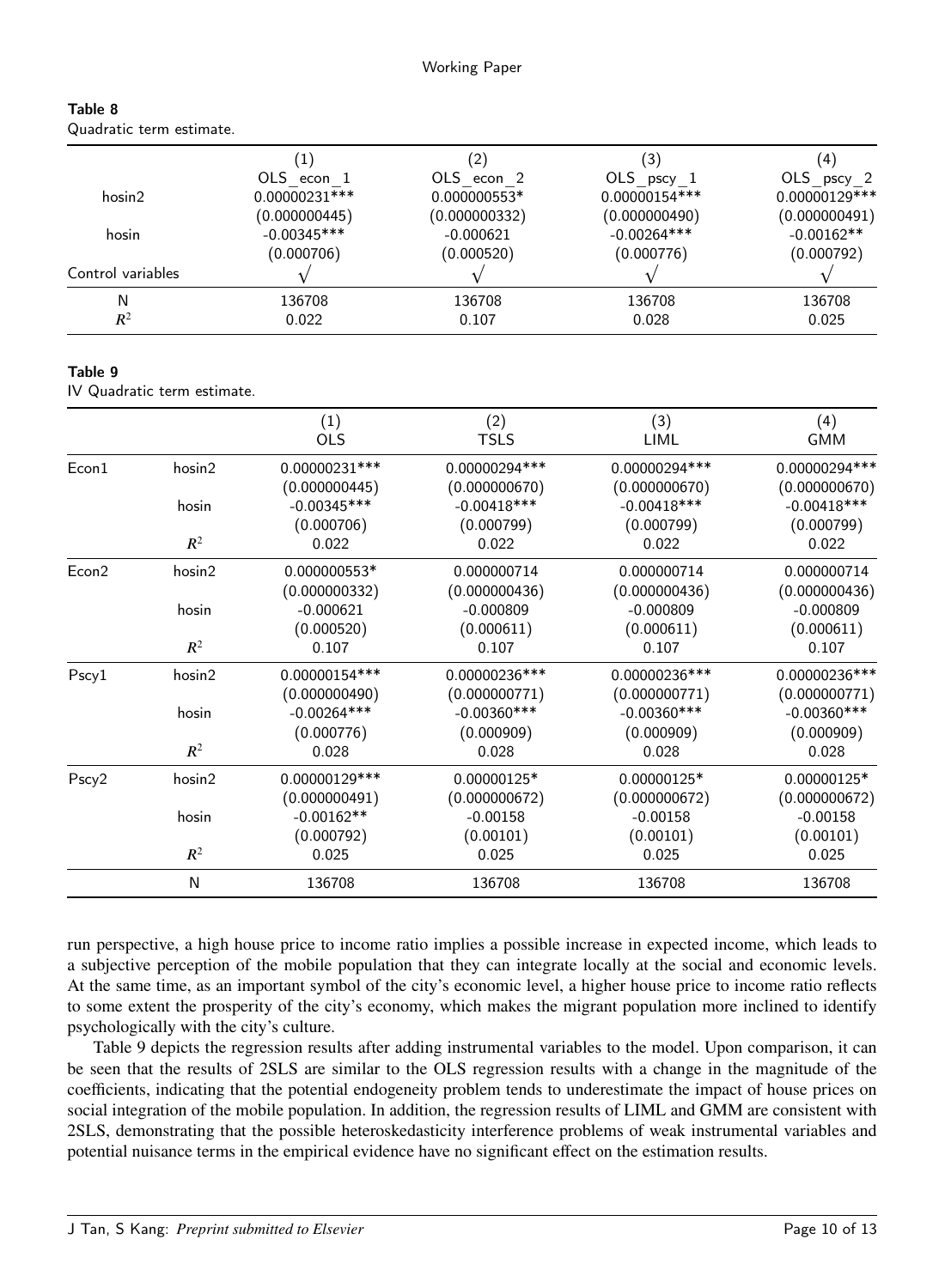# **6. Conclusion**

The size of China's mobile population continues to expand, and its social integration has attracted widespread attention. Based on the dynamic monitoring data of China's mobile population, this study uses OLS and sequential Probit models to analyze the influence of urban and rural property rights factors on the subjective integration intention of the mobile population. Through propensity score matching, this paper conducts robust type tests on the regression results of rural residential property rights affecting the subjective integration intention of the mobile population; we calculate the inflection point of house price to income ratio on the integration intention of the mobile population through quadratic term regression, while using instrumental variables to mitigate the effect of potential endogeneity on the regression results. The results show that there is a significant negative effect of rural residential property rights (home base) ownership on the socio-economic integration and cultural-psychological integration of the mobile population in the inflow area. The effect of urban house price on social integration of the mobile population is consistent with the nonlinear assumption - Within reality, there is a negative correlation between the willingness to socially integrate the mobile population in housing prices.

Based on the above results, this paper discusses in three directions.

• Sound housing policies for the mobile population and increased public capital investment.

Enhancing public capital investment in housing and expanding individuals' access to housing resources will have a positive impact on the economic development and psychological satisfaction of the mobile population. Excessive housing prices will increase the cost of residence for the migrant population and reduce their subjective economic status, which in turn will have a negative impact on cultural and psychological integration. The government should invest more public capital in community construction, such as public housing for the migrant population, to foster community culture and thus promote the cultural and psychological integration of the migrant population.

• While implementing the reform of the household registration system, the government should take into account the real needs of the "two-way mobility" group.

As there are two-way flows in the process of urban-rural integration, individual differences among the floating population are obvious. On the one hand, we should actively solve the issue of household registration for the floating population and provide adequate protection for basic public services such as medical care, economy, and children's education; on the other hand, we should also face the contradiction between moving household registration and insufficient economic strength of some floating population, avoid secondary movements due to low income and unstable employment after transferring to the household registration, create a stable source of manpower for economic development, and promote sustainable urban economic and social development.

• Strengthen urban management construction, coordinate industrial structure and create jobs.

To a certain extent, the level of urban management reflects the good or bad industrial planning and the degree of economic development. Strengthening urban management construction will effectively improve the efficiency of urban resource allocation and operation, and gain positive perception of mobile population. In order to improve the level of urban management, it is necessary to build an employment service system for the floating population, establish an effective training and management system for the floating population, and effectively promote the minimum wage system, thus gathering human capital for economic development and stimulating new dynamic energy for economic development.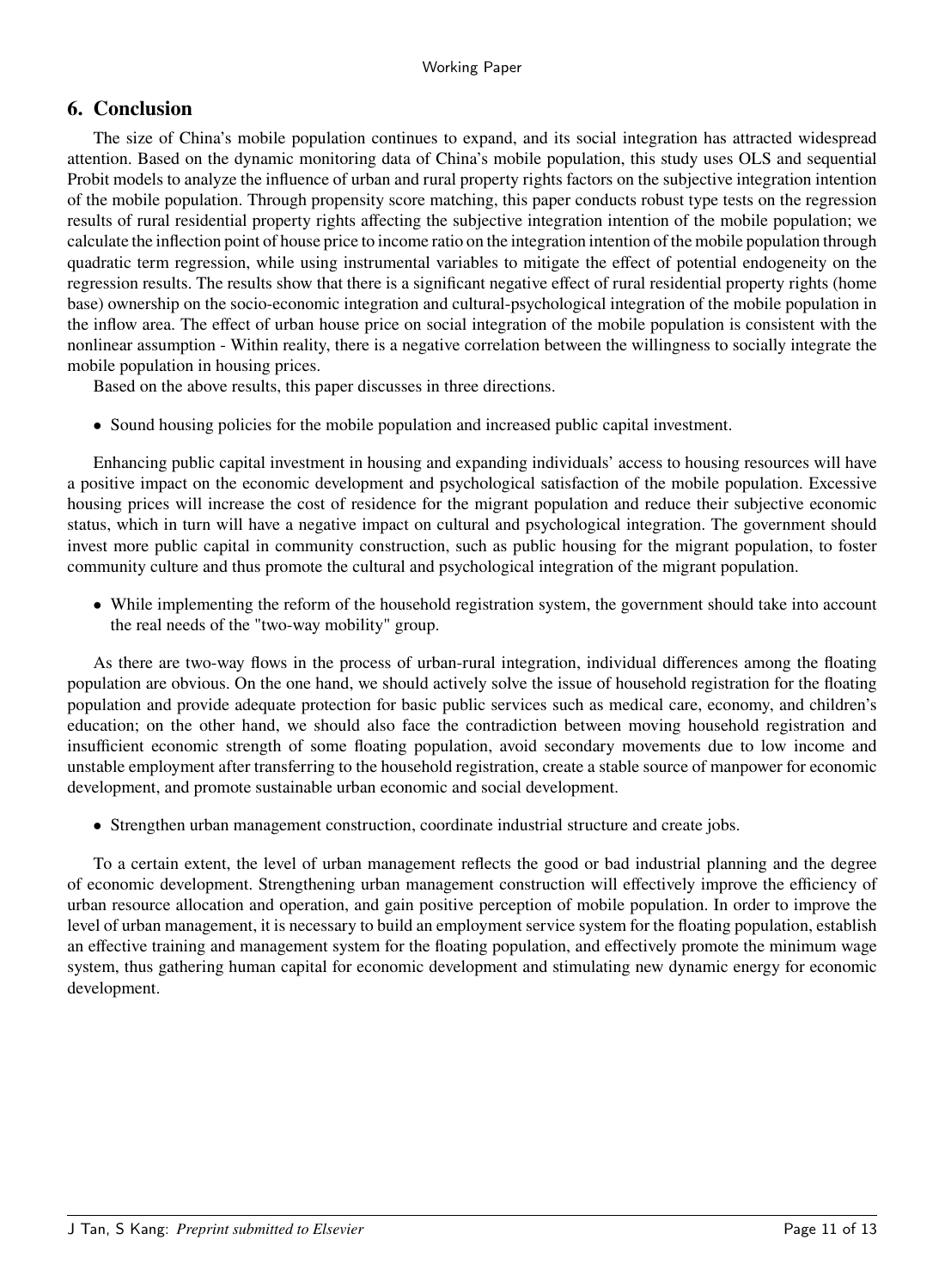# **References**

<span id="page-11-0"></span>Xing Quan Zhang. The trends, promises and challenges of urbanisation in the world. *Habitat international*, 54:241–252, 2016.

<span id="page-11-1"></span>Kevin Honglin Zhang and SONG Shunfeng. Rural–urban migration and urbanization in china: Evidence from time-series and cross-section analyses. *China Economic Review*, 14(4):386–400, 2003.

<span id="page-11-2"></span>Xinhua.News.Net. Ministry of agriculture: The actual demand of labour in the agriculture sector in china is about 170 million, 2004. [http:]( http://news.xinhuanet.com/zhengfu/2004/04/07/content_1406357.html) [//news.xinhuanet.com/zhengfu/2004/04/07/content\\_1406357.html]( http://news.xinhuanet.com/zhengfu/2004/04/07/content_1406357.html).

<span id="page-11-3"></span>NBS. The 7th national census 2021 main data bulletin, 2021.

- <span id="page-11-4"></span>Yunsong Chen and Yi Zhang. Inequality effects of urbanization and social integration. *China Social Science*, 6:78–95, 2015.
- <span id="page-11-5"></span>Xin Meng and Junsen Zhang. The two-tier labor market in urban china: occupational segregation and wage differentials between urban residents and rural migrants in shanghai. *Journal of comparative Economics*, 29(3):485–504, 2001.
- <span id="page-11-6"></span>Chunguang wang. Study on the "semi-urbanization" of the rural migrant population. *Sociological Research*, 5(7):107–122, 2006.

<span id="page-11-7"></span>Everett S Lee. A theory of migration. *Demography*, 3(1):47–57, 1966.

- <span id="page-11-9"></span><span id="page-11-8"></span>Dorothy J Solinger. *Contesting citizenship in urban China: Peasant migrants, the state, and the logic of the market*. Univ of California Press, 1999. Hengyu Gu, Yingkai Ling, Tiyan Shen, and Lindong Yang. How does rural homestead influence the hukou transfer intention of rural-urban migrants in china? *Habitat International*, 105:102267, 2020.
- <span id="page-11-10"></span>Wenfei Winnie Wang and C Cindy Fan. Migrant workers' integration in urban china: Experiences in employment, social adaptation, and self-identity. *Eurasian Geography and Economics*, 53(6):731–749, 2012.
- <span id="page-11-11"></span>Dandan Zhang and Xin Meng. Assimilation or disassimilation?: The labour market performance of rural migrants in chinese cities. In *6th Conference on Chinese Economy, CERDI-IDREC, Clermont-Ferrand, France, Oct*, pages 18–19, 2007.

<span id="page-11-12"></span>Douglas S Massey. Social structure, household strategies, and the cumulative causation of migration. *Population index*, pages 3–26, 1990.

- <span id="page-11-13"></span>Ming Tian, Zheng Tian, and Wei Sun. The impacts of city-specific factors on social integration of chinese migrant workers: A study using multilevel modeling. *Journal of Urban Affairs*, 41(3):324–337, 2019.
- <span id="page-11-14"></span>Siqi Zheng, Zhida Song, and Weizeng Sun. Do affordable housing programs facilitate migrants' social integration in chinese cities? *Cities*, 96: 102449, 2020.
- <span id="page-11-15"></span>Adam Tyner and Yuan Ren. The hukou system, rural institutions, and migrant integration in china. *Journal of East Asian Studies*, 16(3):331–348, 2016.
- <span id="page-11-16"></span>Yanjiang Zhang, Xinjun Dai, Xiaofen Yu, and Nan Gao. Urban integration of land-deprived households in china: Quality of living and social welfare. *Land Use Policy*, 96:104671, 2020.

<span id="page-11-17"></span>Han Entzinger and Renske Biezeveld. Benchmarking in immigrant integration. 2003.

<span id="page-11-18"></span>Robert E Park. Human migration and the marginal man. *American journal of sociology*, 33(6):881–893, 1928.

- <span id="page-11-19"></span>Milton Myron Gordon. *Assimilation in American life: The role of race, religion, and national origins*. Oxford University Press on Demand, 1964.
- <span id="page-11-20"></span>Kaushik Basu. Group identity, productivity and well-being policy implications for promoting development. *Journal of Human Development and Capabilities*, 14(3):323–340, 2013.
- <span id="page-11-21"></span>Yuan Ren and Minle Wu. Social integration of urban migrants: A review of the literature. *Population Studies*, 30(3):87–94, 2006.

<span id="page-11-22"></span>Bogue. Principles of demography, john'willey and sons. *Inc,New York*, 1969.

- <span id="page-11-23"></span>David A McGranahan and Calvin L Beale. Understanding rural population loss. *Rural America/Rural Development Perspectives*, 17(2221-2019- 2542):2–11, 2002.
- <span id="page-11-24"></span>John B Cromartie. Nonmetro outmigration exceeds inmigration for the first time in a decade. *Rural America/Rural Development Perspectives*, 16 (2221-2019-2473):35–37, 2001.

<span id="page-11-25"></span>Alain Lipietz. Le capital et son espace. maspero. *Economie et Socialisme*, page 34, 1977.

<span id="page-11-27"></span><span id="page-11-26"></span>Doreen Massey. *Spatial divisions of labour: social structures and the geography of production*. Macmillan International Higher Education, 1995. Allen John Scott, Allen John Scott Scott, and Allen Scott. *Metropolis: From the division of labor to urban form*. Univ of California Press, 1988.

- <span id="page-11-28"></span>Tony van Ravenstein. On the discrepancy of the sequence formed from multiples of an irrational number. *Bulletin of the Australian Mathematical Society*, 31(3):329–338, 1985.
- <span id="page-11-29"></span>Lois Labrianidis and Theodosis Sykas. Geographical proximity and immigrant labour in agriculture: Albanian immigrants in the greek countryside. *Sociologia Ruralis*, 49(4):394–414, 2009.

<span id="page-11-30"></span>Christian Dustmann. Return migration: the european experience. *Economic policy*, 11(22):213–250, 1996.

<span id="page-11-31"></span>Brian JL Berry. Urbanization. In *Urban ecology*, pages 25–48. Springer, 2008.

- <span id="page-11-32"></span>Jian Wang, Zhuqing Yang, and Xuepeng Qian. Driving factors of urban shrinkage: Examining the role of local industrial diversity. *Cities*, 99: 102646, 2020.
- <span id="page-11-33"></span>Kam Wing Chan. The household registration system and migrant labor in china: Notes on a debate. *Population and development review*, 36(2): 357–364, 2010.

<span id="page-11-34"></span>Julie DaVanzo. Repeat migration in the united states: who moves back and who moves on? *The Review of Economics and Statistics*, pages 552–559, 1983.

<span id="page-11-35"></span>Feng Hu, Zhaoyuan Xu, and Yuyu Chen. Circular migration, or permanent stay? evidence from china's rural–urban migration. *China Economic Review*, 22(1):64–74, 2011.

<span id="page-11-36"></span>Michael J Piore. *Birds of passage: Migrant labor and industrial societies*. 1979.

<span id="page-11-37"></span>Florin Vadean and Matloob Piracha. Circular migration or permanent return: What determines different forms of migration? 2009a.

<span id="page-11-38"></span>Amelie Constant and Douglas S Massey. Return migration by german guestworkers: Neoclassical versus new economic theories. *International migration*, 40(4):5–38, 2002.

<span id="page-11-39"></span>J Vernon Henderson and Hyoung Gun Wang. Aspects of the rural-urban transformation of countries. *Journal of Economic Geography*, 5(1):23–42, 2005.

<span id="page-11-40"></span>John K Hill. Immigrant decisions concerning duration of stay and migratory frequency. *Journal of development economics*, 25(1):221–234, 1987.